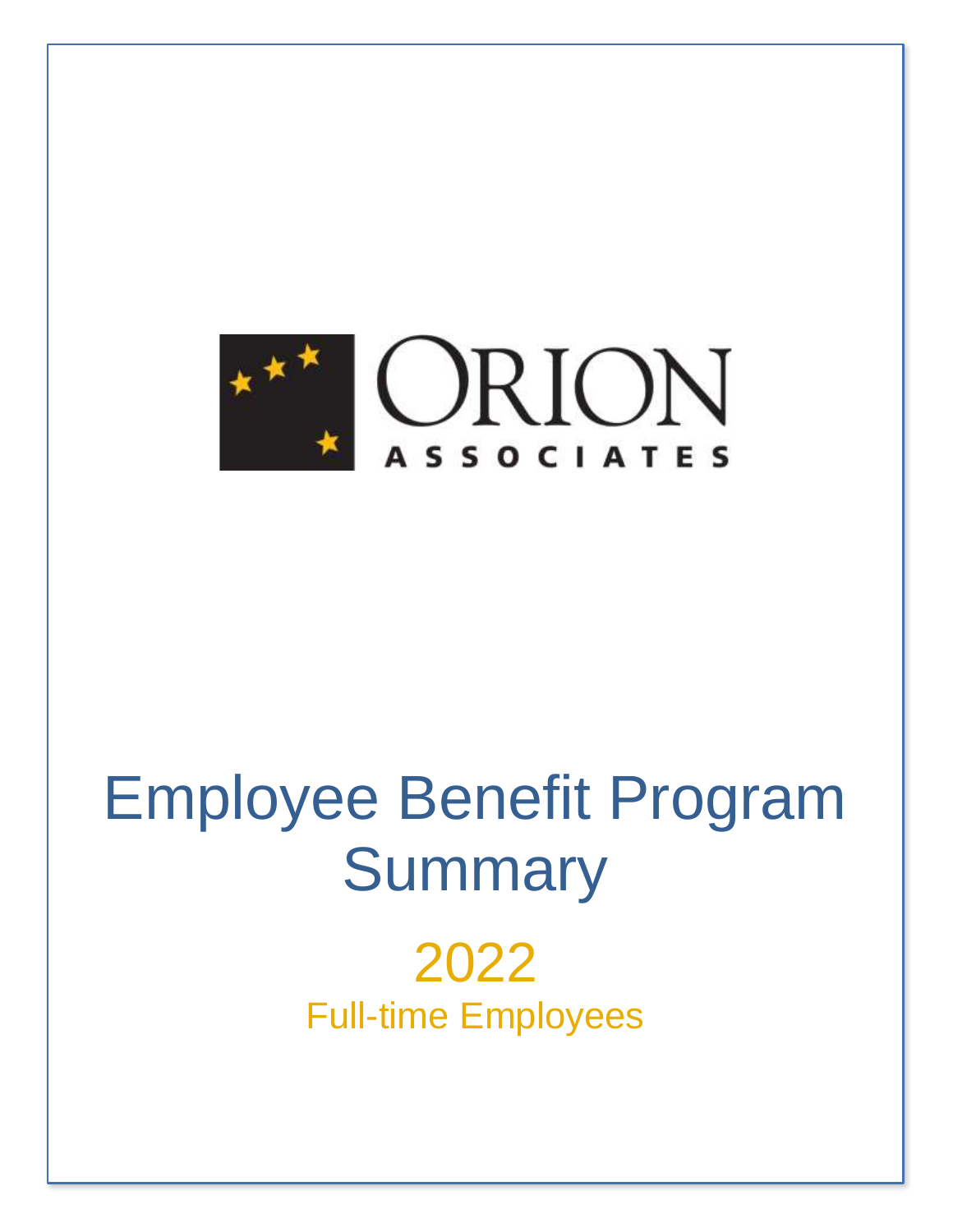

# Welcome!

Orion Associates offers eligible employees these benefits:

- Health Insurance
- Dental Insurance
- Vision Insurance
- Flexible Benefit Plan
- Basic Term Life and AD&D Insurance
- Voluntary Term Life and AD&D Insurance
- Short-term Disability Insurance
- Voluntary Long-term Disability Insurance
- Supplemental Plans
- Employee Assistance Program
- Pet Insurance
- 401(k) Retirement Savings Plan

### **What You Should Know**

- Benefit eligible full-time employees work over 35 hours per week. If you work 20 or more hours per week, you are eligible for the Supplemental Plans.
- Benefits begin on the first of the month following 30 days of employment when your enrollment information is submitted in a timely manner.
- Enrollment, changes, and cancellations for most plans are limited to your initial benefit eligibility period or our annual open enrollment period unless you have a qualifying life event such as marriage, divorce, birth, loss of other coverage, a job status change, or other life events.

#### **Questions about your benefits? Please contact your Human Resource Generalist.**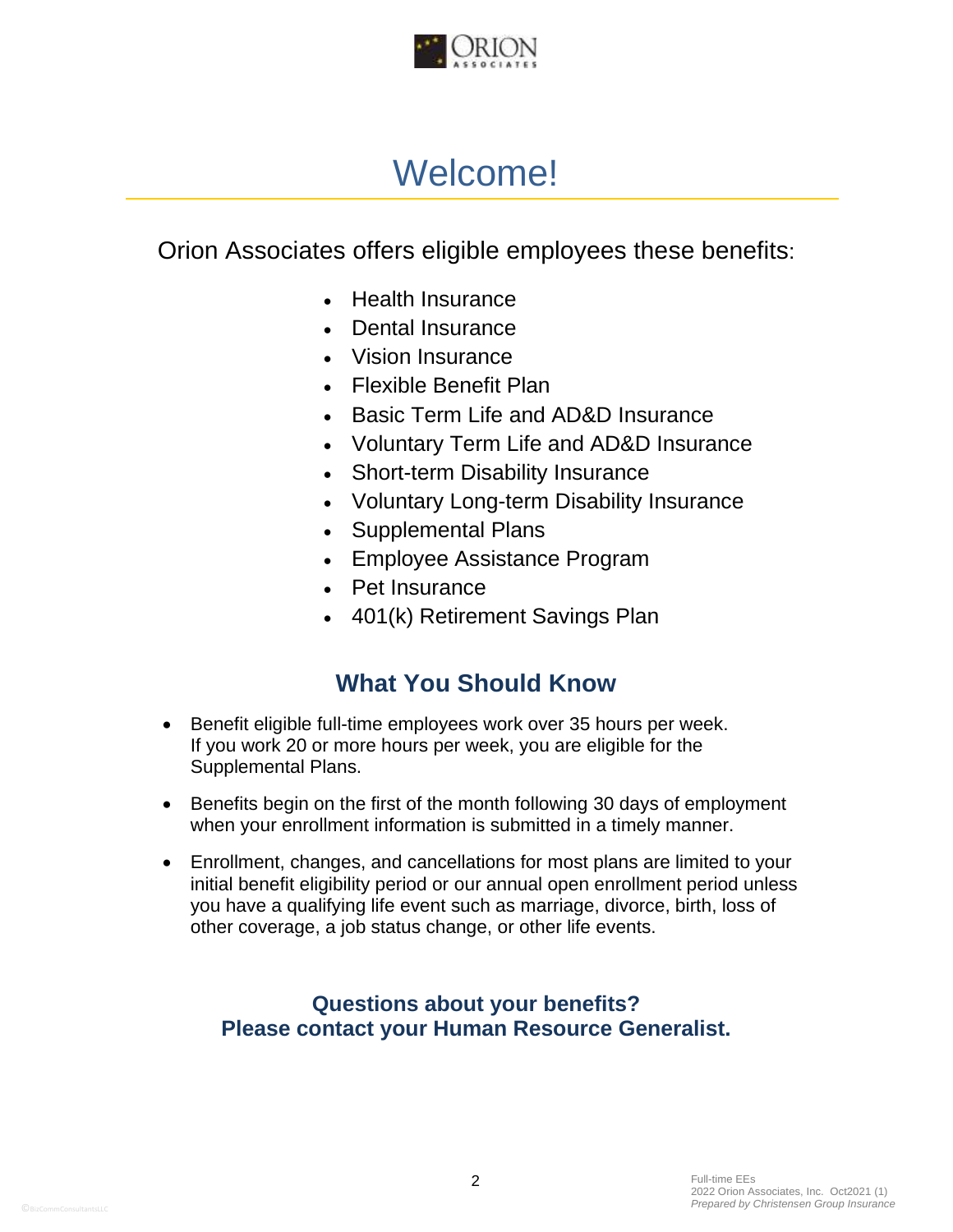

# Orion Associates, Inc.

# EMPLOYEE BENEFIT PROGRAM 2022

### Table of Contents

| <b>Health Insurance Contact</b>                                                                                                   | 4              |
|-----------------------------------------------------------------------------------------------------------------------------------|----------------|
| <b>Dental Plan</b>                                                                                                                | 5              |
| <b>Vision Plan</b>                                                                                                                | 6              |
| <b>Flexible Benefit Plan</b>                                                                                                      | 7              |
| <b>Basic Life Plan</b>                                                                                                            | $\overline{7}$ |
| <b>Voluntary Life Plan</b>                                                                                                        | 8              |
| <b>Short-term Disability Plan</b>                                                                                                 | 9              |
| <b>Voluntary Long-term Disability Plan</b>                                                                                        | 9              |
| <b>Employee Assistance Program</b>                                                                                                | 9              |
| <b>Supplemental Plans</b><br>Short-term Disability Buy-up<br>• Accident<br>• Medical Bridge<br>• Critical Illness<br>• Whole Life | 1 <sub>0</sub> |
| <b>Pet Insurance Plan</b>                                                                                                         | 17             |
| 401(k) Retirement Plan                                                                                                            | 18             |

Orion Associates, Inc. reserves the right to change, amend, terminate, or otherwise alter any benefit plan at any time. The benefits described in this document are only summaries. In case of error and for all claim adjudication, the master contracts will prevail. Please read your benefit certificates for more detail and information.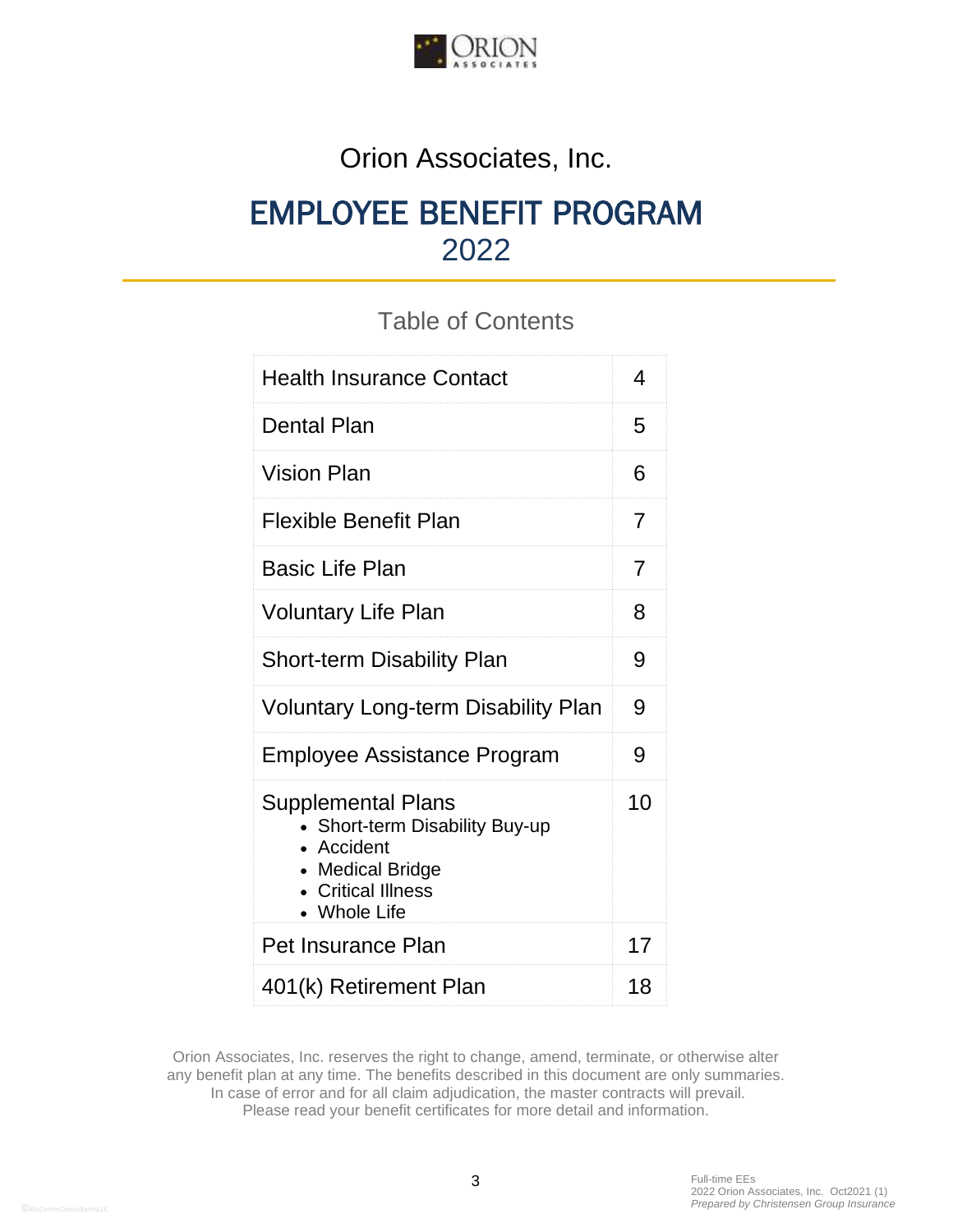

# HEALTH INSURANCE CONTACT INFORMATION

To learn about health insurance options, please contact:

Gravie Phone: (800) 501-2920 Email: *help@gravie.com www.gravie.com*

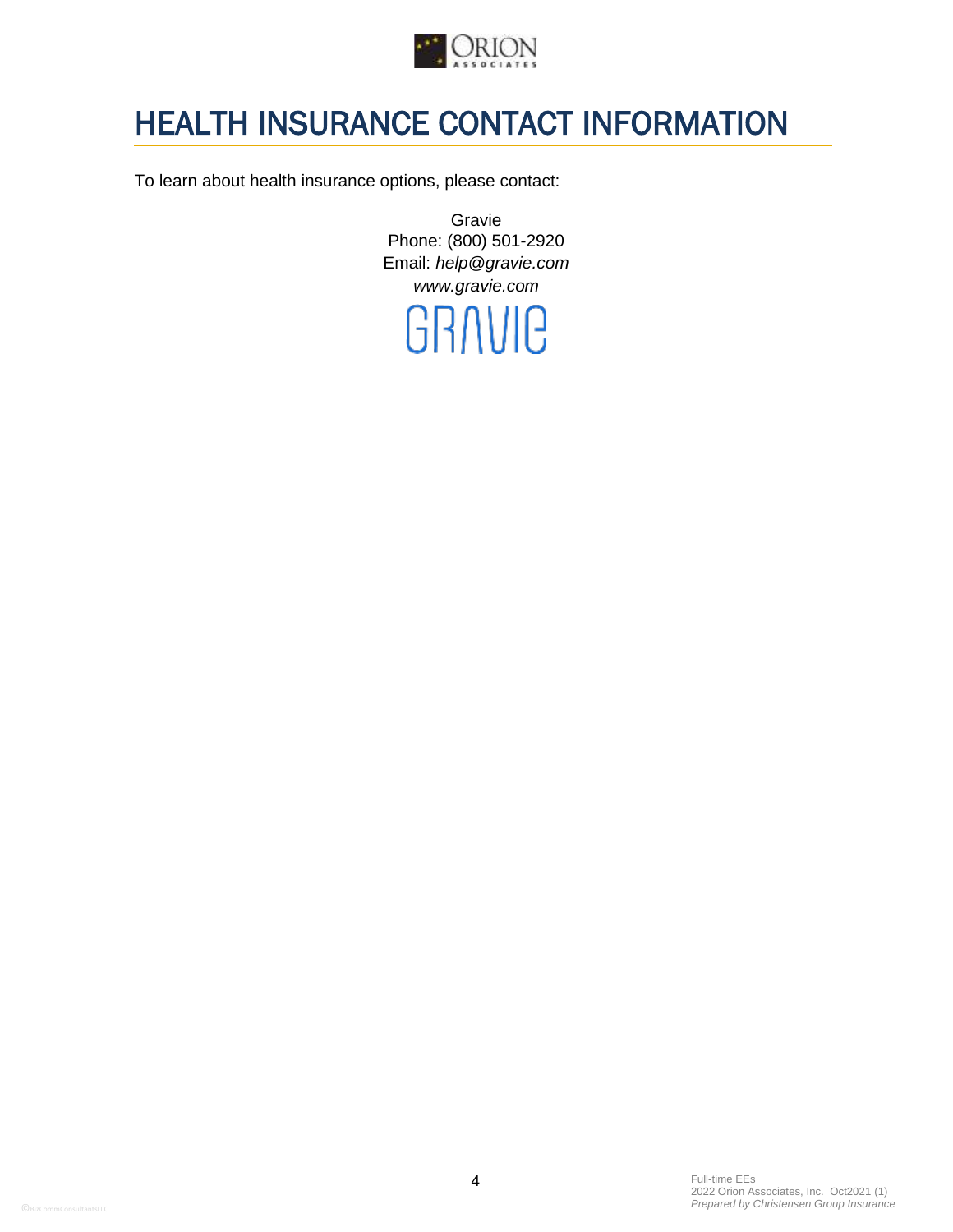

# DENTAL PLAN

Orion Associates offers a dental plan from Principal Financial Group. You may use any licensed dentist, but benefits are highest when you use a Premier/Principal Plan Dental provider.

## Dental Plan Highlights

| <b>Dental Plan</b><br><b>Service/Feature</b>                                                                      | <b>PPO Network</b><br><b>Benefit</b> | <b>Out of Network</b><br><b>Benefit</b>                                              |
|-------------------------------------------------------------------------------------------------------------------|--------------------------------------|--------------------------------------------------------------------------------------|
| <b>Network Name</b>                                                                                               | Premier/ Principal Plan<br>Dental    | Any licensed dentist<br>You may be balance-billed for<br>costs over allowed amounts. |
| <b>Maximum Annual Benefit</b><br>Per calendar year                                                                | \$1,500/person                       | \$1,500/person                                                                       |
| Deductible Per calendar year                                                                                      | \$50/person; \$150/family            | \$50/person; \$150/family                                                            |
| <b>Preventive &amp; Diagnostic Care</b><br>Cleanings, Exams, X-rays                                               | 100% covered<br>No deductible        | 100% covered<br>No deductible                                                        |
| <b>Basic Procedures</b><br>Fillings, Simple oral surgery, Endodontics,<br>Periodontics                            | 80% covered                          | 80% covered                                                                          |
| <b>Major Procedures</b><br>Root Canal Therapy, Complex oral surgery,<br>Crowns, Onlays, Inlays, Bridges, Dentures | 50% covered                          | 50% covered                                                                          |
| Orthodontia                                                                                                       | Not covered                          | Not covered                                                                          |

 *Refer to your Certificate for more detail. The Master Contract will be used in case of error and for all claim adjudication.*

## Dental Plan Contributions

Orion Associates pays a significant portion of your premium for dental coverage, including dependent coverage. These are the contributions:

| <b>2022 Coverage Status</b>    | <b>Orion Pays</b><br><b>Per Month</b> | <b>You Pay</b><br><b>Per Paycheck</b> |
|--------------------------------|---------------------------------------|---------------------------------------|
| <b>Employee Only</b>           | \$28.31                               | \$3.54                                |
| <b>Employee + Spouse</b>       | \$54.39                               | \$6.80                                |
| Employee + Child(ren)          | \$56.51                               | \$7.06                                |
| Employee + Spouse + Child(ren) | \$89.78                               | \$11.22                               |

*Your contribution is deducted twice each month, even if there are three pay periods in one month.*

### Dental Plan Network Providers

Although you may see any dentist you wish, benefits are highest when you see a Premier/Principal Plan Dental provider. To find a provider:

- Visit *www.principal.com.* Click *Insure*, then *Find a Dentist*.
- Call Customer Service at (800) 986-3343.

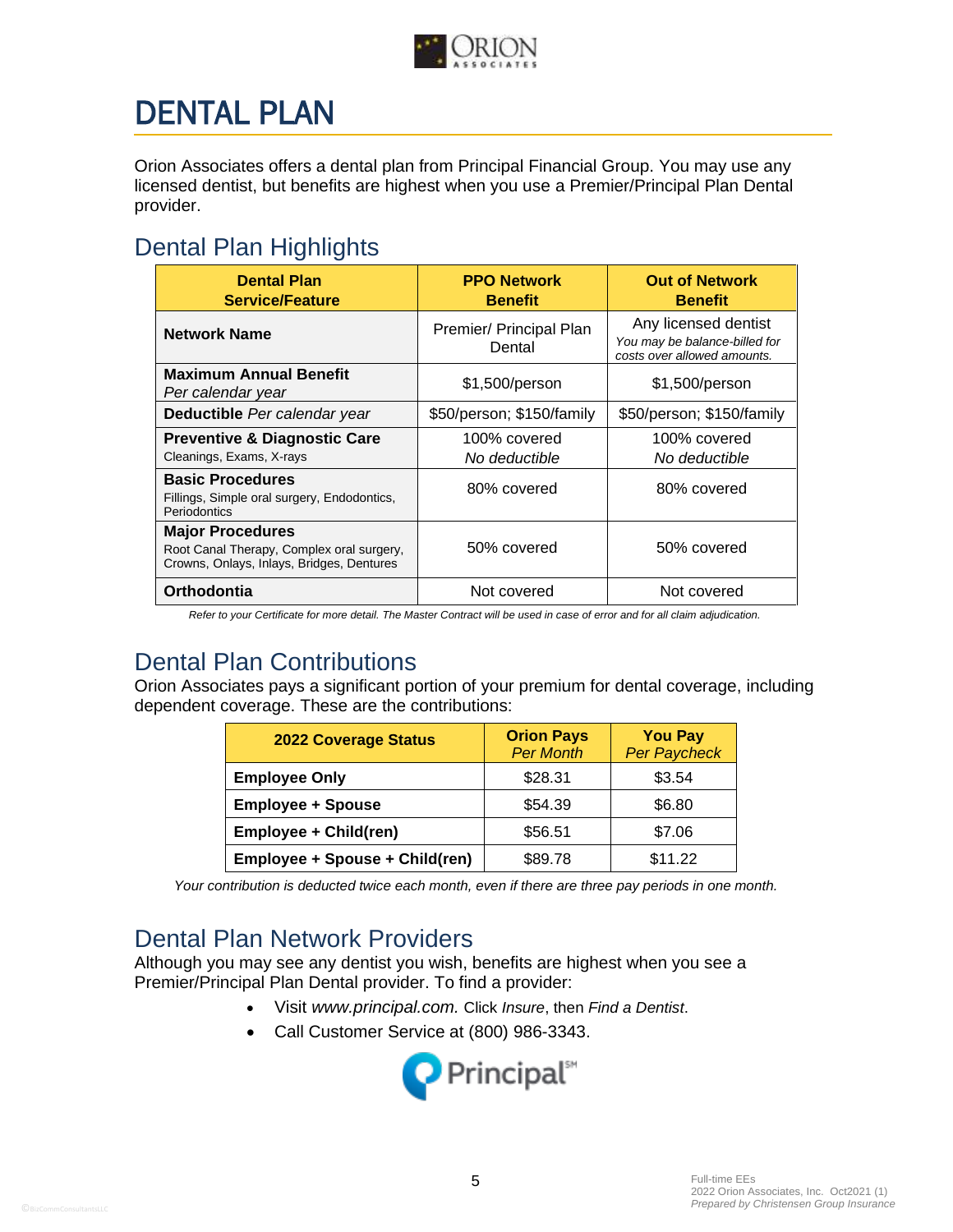

# VISION PLAN

Orion Associates offers a vision plan from Unum-Starmount. You may use any vision provider, but benefits are highest when you use Unum Vision Care providers.

## Vision Plan Highlights

| <b>Plan Feature/Service</b>                                                                                                                                     | <b>Network</b><br><b>Member Cost</b>                                             | <b>Out-of-Network</b><br><b>Reimbursement</b>                                |
|-----------------------------------------------------------------------------------------------------------------------------------------------------------------|----------------------------------------------------------------------------------|------------------------------------------------------------------------------|
| <b>Network Name</b>                                                                                                                                             | <b>Unum Vision Care</b>                                                          | n/a                                                                          |
| Vision Exam Once every 12 months                                                                                                                                | \$10 Copay                                                                       | Up to \$35                                                                   |
| <b>Frames</b> Once every 12 months                                                                                                                              | \$120 allowance                                                                  | Up to \$50                                                                   |
| <b>Standard Plastic Lenses</b><br>Single Vision<br><b>Bifocal</b><br>Trifocal<br><b>Standard Progressive</b>                                                    | Once every 12 months<br>\$10 Copay<br>\$10 Copay<br>\$10 Copay<br>\$70 allowance | Once every 12 months<br>Up to \$25<br>Up to \$40<br>Up to \$50<br>Up to \$40 |
| Lens Add-ons*<br>Standard scratch coating<br>Standard anti-reflective coating<br><b>Standard Polycarbonate</b><br>Standard anti-reflective coating<br>Polarized | \$15 (covered at Walmart)<br>\$45<br>\$40 (covered under age 19)<br>\$45<br>\$75 | Not covered                                                                  |
| <b>Contact Lenses</b><br>Elective – includes fit & follow-up<br><b>Medically Necessary</b>                                                                      | Once every 12 months<br>\$10 Copay, then \$120<br>allowance<br>\$210 allowance   | Once every 12 months<br>Up to \$100<br>Up to \$210                           |
| <b>LASIK Surgery</b><br>From TLC Vision Network                                                                                                                 | Discounts available.                                                             | Not applicable                                                               |

*See the certificate for more details. The Master Contract will be used for all claim processing and in case of error.*

\*Lens add-on discounts are available from providers labeled Value Added (VA) or Service Plus (SP) at *www.UnumVisionCare.com*.

### Vision Plan Premiums

If you enroll in this plan, you pay 100% of the premium via tax-deductible payroll deductions. Your contributions are as follows:

| <b>2022 Coverage Status</b>   | <b>You Pay</b><br><b>Per Paycheck</b> |
|-------------------------------|---------------------------------------|
| <b>Employee</b>               | \$3.74                                |
| <b>Employee + Spouse</b>      | \$7.49                                |
| <b>Employee + Child/ren</b>   | \$8.40                                |
| Employee + Spouse + Child/ren | \$13.11                               |

*Your contribution is deducted twice each month, even if there are three pay periods in one month.*

### Vision Plan Network Providers

To find Unum-Starmount Vision Care providers, contact Unum:



(888) 400-9304 *www.UnumVisionCare.com*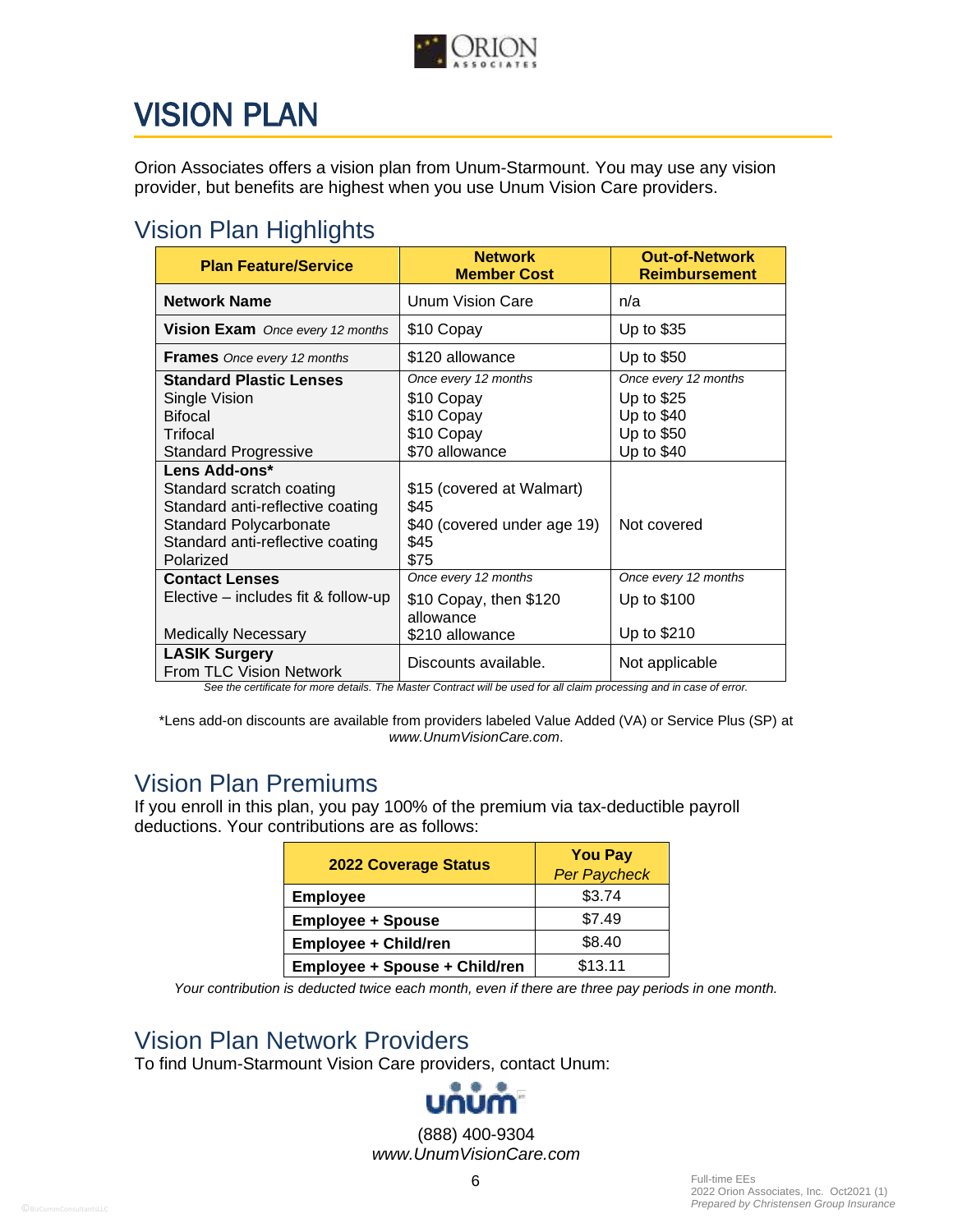

# FLEXIBLE BENEFIT PLAN

Orion Associates offers a flexible benefit plan through Alerus. This plan can help reduce your taxable income so you pay less tax three ways:

- **1. Premiums:** Premiums for the Orion Associates medical, dental/vision plan premiums are deducted from your pay on a pre-tax basis if you participate in those plans.
- **2. Medical Flex Spending Account (FSA):** You may use pre-tax deductions for medical, dental and vision expenses not paid by your or your spouse's insurance plans up to \$2,750, depending upon your election. NOTICE: *If you are enrolled in an HSA Health Plan, this FSA is not available to you.*
- **3. Dependent Care FSA:** You may use pre-tax deductions to help pay dependent care expenses up to \$5,000, or to \$2,500 if married, filing separately.

### Using Your Flex Plan

The flex plan year runs from January 1, 2022 through December 31, 2022. Claims incurred during the plan year may be reimbursed to you by Alerus until March 31, 2023.

ALERUS (800) 433-1685 *www.alerusrb.com*

# BASIC LIFE INSURANCE PLAN

Orion Associates provides a basic term life and AD&D plan through Unum for all eligible employees. We pay 100% of the premiums for you. You are automatically enrolled in this plan if you are eligible.

### Basic Life and AD&D Plan Highlights

Orion Associates pays the premiums for this coverage.

| <b>Unum Plan Feature</b>                                   | <b>Basic Life Plan Benefit</b>                                                                                                                                                                                                     |
|------------------------------------------------------------|------------------------------------------------------------------------------------------------------------------------------------------------------------------------------------------------------------------------------------|
| <b>Term Life Insurance Amount</b>                          | \$10,000 per employee                                                                                                                                                                                                              |
| <b>Accidental Death and</b><br>Dismemberment (AD&D) Amount | \$10,000 per employee                                                                                                                                                                                                              |
| <b>Benefit Reduction Ages</b>                              | From the original amount, at age 65, a 25% reduction;<br>at age 70, a 50% reduction                                                                                                                                                |
| <b>Accelerated Death Benefit</b>                           | If you have a terminal illness, you may be able to<br>withdraw a portion of your term life amount.                                                                                                                                 |
| <b>Portability/Conversion Privileges</b>                   | You may be able to continue this plan through the<br>portability privilege within 60 days of your ineligibility<br>date. You may also be able to convert this plan to<br>another life plan within 31 days of losing this coverage. |

 *Refer to your Certificate for more detail. The Master Contract will be used in case of error and for all claim adjudication.*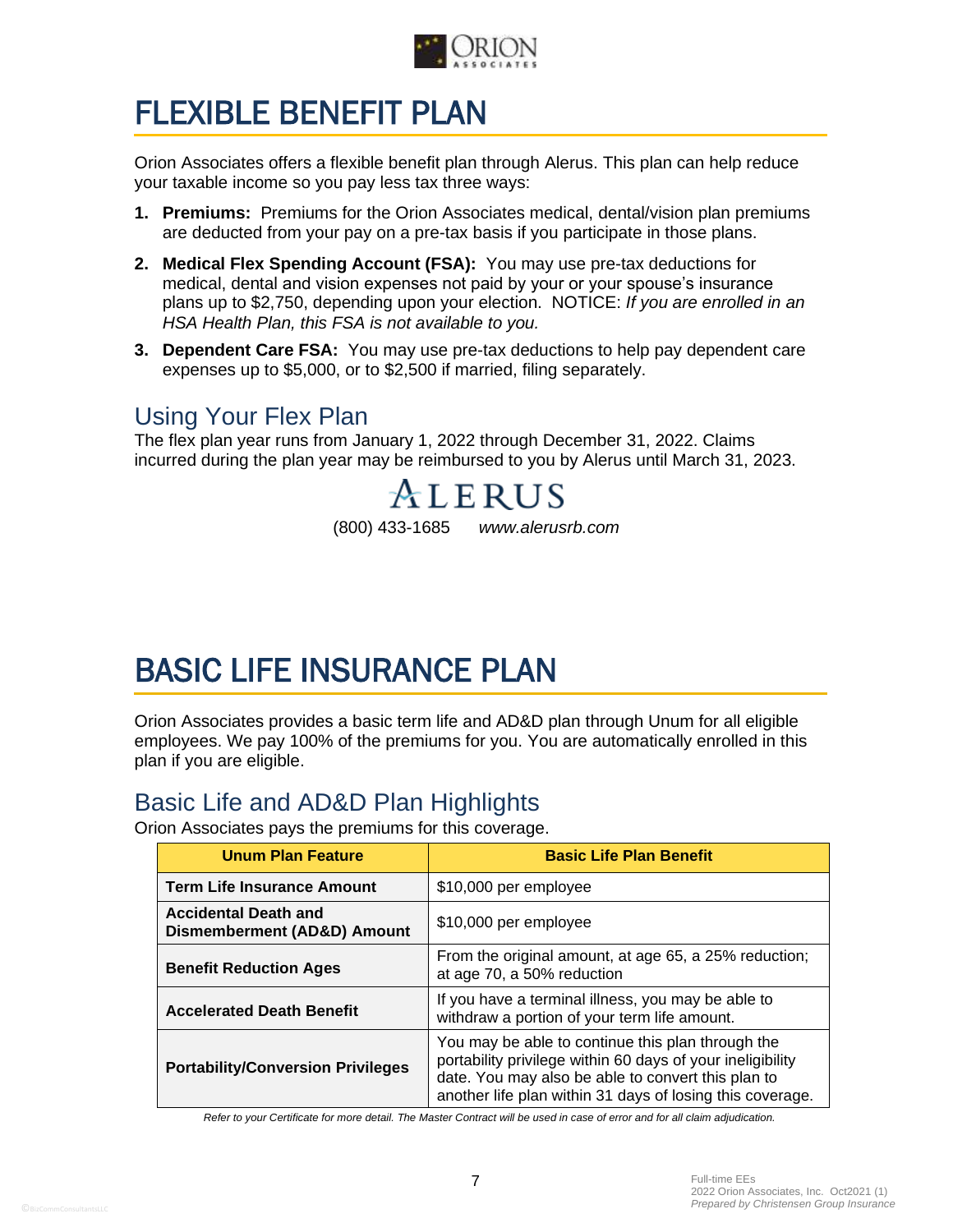

# VOLUNTARY LIFE INSURANCE PLAN

Orion Associates offers a voluntary term life and AD&D plan through Unum for all eligible employees. This plan can help supplement your life insurance protection.

### Voluntary Life and AD&D Plan Highlights

You pay the premium through payroll deduction for any voluntary coverage you may purchase. See the chart below for monthly rates.

| <b>Unum Plan Feature</b>                                                                                              | <b>Voluntary Life Plan Benefit</b>                                                                                                                                                                                 |                                                          |                                          |  |  |
|-----------------------------------------------------------------------------------------------------------------------|--------------------------------------------------------------------------------------------------------------------------------------------------------------------------------------------------------------------|----------------------------------------------------------|------------------------------------------|--|--|
| <b>Annual Open Enrollment</b><br>Applications for amounts over quaranteed<br>limits require evidence of insurability. | Current plan members may increase coverage up to<br>these guaranteed limits during annual open enrollment<br>periods: Employees - Up to \$110,000<br>Spouses $-$ Up to \$25,000                                    |                                                          |                                          |  |  |
| <b>Term Life Insurance Amount</b>                                                                                     | <b>Employees: \$10,000 - \$500,000 maximum</b><br>Spouses: \$5,000 - \$500,000 maximum<br>Children: \$2,000 - \$10,000 depending upon age                                                                          |                                                          |                                          |  |  |
| <b>Accidental Death and</b>                                                                                           |                                                                                                                                                                                                                    | <b>Employees: \$10,000 - \$500,000 maximum</b>           |                                          |  |  |
| <b>Dismemberment (AD&amp;D) Amount</b>                                                                                |                                                                                                                                                                                                                    | Spouses: \$5,000 - \$500,000 maximum                     |                                          |  |  |
| Some limits apply.                                                                                                    |                                                                                                                                                                                                                    | Children: \$2,000 - \$10,000 depending upon age          |                                          |  |  |
| <b>Benefit Reduction Ages</b>                                                                                         | From the original amount, at age 70, a 35% reduction;<br>at age 75, a 55% reduction                                                                                                                                |                                                          |                                          |  |  |
| <b>Accelerated Death Benefit</b>                                                                                      | If you have a terminal illness, you may be able to<br>withdraw a portion of your term life amount.                                                                                                                 |                                                          |                                          |  |  |
| <b>Portability/Conversion Privileges</b>                                                                              | This plan offers a portability privilege within 60 days of<br>your termination or ineligibility date. You may also be<br>able to convert this plan to another life plan within 31<br>days of losing this coverage. |                                                          |                                          |  |  |
|                                                                                                                       | <b>Member Age</b>                                                                                                                                                                                                  | <b>Employee</b><br>Rate Per \$10,000                     | <b>Spouse</b><br><b>Rate Per \$5,000</b> |  |  |
|                                                                                                                       | $0 - 29$                                                                                                                                                                                                           | \$0.670                                                  | \$0.335                                  |  |  |
|                                                                                                                       | $30 - 34$                                                                                                                                                                                                          | \$0.830                                                  | \$0.415                                  |  |  |
|                                                                                                                       | $35 - 39$                                                                                                                                                                                                          | \$1.290                                                  | \$0.645                                  |  |  |
| <b>Your Premiums</b>                                                                                                  | $40 - 44$                                                                                                                                                                                                          | \$1.880                                                  | \$0.940                                  |  |  |
|                                                                                                                       | $45 - 49$<br>$50 - 54$                                                                                                                                                                                             | \$2.940<br>\$4.810                                       | \$1.470<br>\$2.405                       |  |  |
| Shown monthly                                                                                                         | $55 - 59$                                                                                                                                                                                                          | \$7.910                                                  | \$3.955                                  |  |  |
|                                                                                                                       | $60 - 64$                                                                                                                                                                                                          | \$12.350                                                 | \$6.175                                  |  |  |
|                                                                                                                       | $65 - 69$                                                                                                                                                                                                          | \$22.990                                                 | \$11.495                                 |  |  |
|                                                                                                                       | 70 and older                                                                                                                                                                                                       | \$45.010                                                 | \$22.505                                 |  |  |
|                                                                                                                       | <b>AD&amp;D Benefit</b>                                                                                                                                                                                            | \$0.270                                                  | \$0.135                                  |  |  |
|                                                                                                                       |                                                                                                                                                                                                                    |                                                          |                                          |  |  |
|                                                                                                                       | <b>Child Rates</b>                                                                                                                                                                                                 | \$0.40 / \$2,000 all children<br>AD&D: \$0.068 / \$2,000 |                                          |  |  |

 *Refer to your Certificate for more detail. The Master Contract will be used in case of error and for all claim adjudication.*

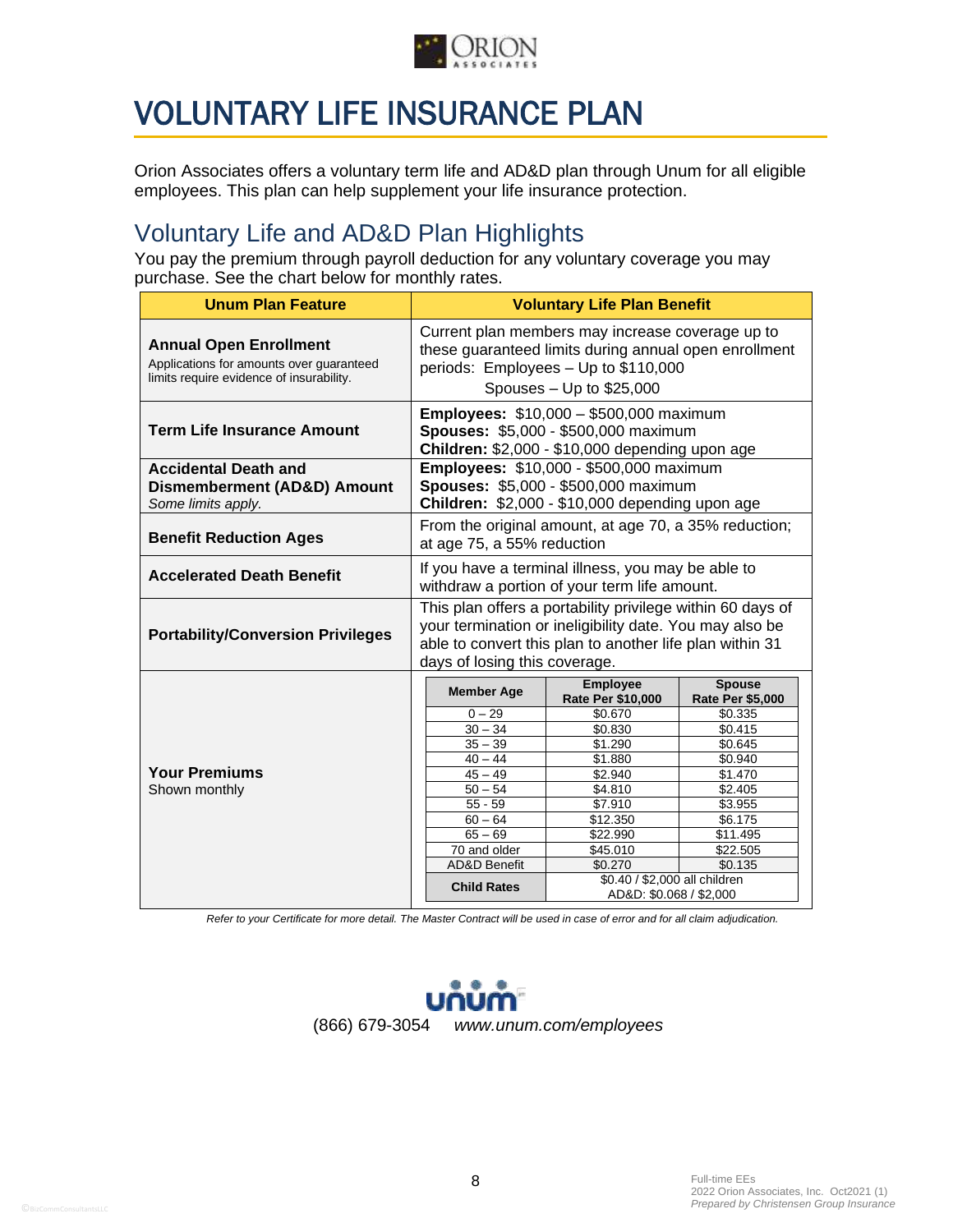

# SHORT-TERM DISABILITY PLAN

Orion Associates provides a short-term disability (STD) insurance benefit through Unum for all eligible employees. This plan helps protect your income in the event you can no longer work due to a disability. We pay 100% of the premiums for you.

### Short-term Plan Highlights

Orion Associates pays the premiums for this coverage.

| <b>Unum Plan Feature</b>             | <b>Short-term Disability (STD) Benefit</b>           |
|--------------------------------------|------------------------------------------------------|
| <b>Benefit Amount</b>                | 66.6667% of weekly earnings up to \$500/week maximum |
| Day Benefits Begin                   | 15 <sup>th</sup> day of a qualifying disability      |
| <b>Benefit Duration</b>              | Up to 24 weeks                                       |
| <b>Pre-existing Condition Limits</b> | None                                                 |

*Refer to your Certificate for more detail. The Master Contract will be used in case of error and for all claim adjudication.*



(866) 679-3054 *www.unum.com/employees*

# VOLUNTARY LONG-TERM DISABILITY PLAN

Orion Associates offers a voluntary long-term disability (LTD) insurance benefit through Unum for all eligible employees. This plan can help protect your income after short-term disability benefits end, in the event you can no longer work due to a disability. You pay 100% of the premiums if you enroll.

## Long-term Plan Highlights

| <b>Unum Plan Feature</b>             | Long-term Disability (LTD) Benefit - if you enroll                                                                                                                                           |                                                                                                                                                                    |                                                                                                                                                            |  |  |
|--------------------------------------|----------------------------------------------------------------------------------------------------------------------------------------------------------------------------------------------|--------------------------------------------------------------------------------------------------------------------------------------------------------------------|------------------------------------------------------------------------------------------------------------------------------------------------------------|--|--|
| <b>Benefit Amount</b>                | 60% of monthly earnings up to \$5,000/month maximum                                                                                                                                          |                                                                                                                                                                    |                                                                                                                                                            |  |  |
| Day Benefits Begin                   | 181 <sup>st</sup> day of a qualifying disability                                                                                                                                             |                                                                                                                                                                    |                                                                                                                                                            |  |  |
| <b>Benefit Duration</b>              | Up to age 65                                                                                                                                                                                 |                                                                                                                                                                    |                                                                                                                                                            |  |  |
| <b>Pre-existing Condition Limits</b> | Conditions treated or diagnosed in the three months prior to<br>your plan effective date may not qualify for benefits until you<br>have been insured under this plan for at least 12 months. |                                                                                                                                                                    |                                                                                                                                                            |  |  |
| <b>Your Premium</b><br>Shown monthly |                                                                                                                                                                                              | <b>Member Age</b><br>Under 25<br>$25 - 29$<br>$30 - 34$<br>$35 - 39$<br>$40 - 44$<br>$45 - 49$<br>$50 - 54$<br>$55 - 59$<br>$60 - 64$<br>$65 - 69$<br>70 and older | Rate Per \$100 of monthly<br>covered payroll<br>\$0.07<br>\$0.13<br>\$0.22<br>\$0.40<br>\$0.58<br>\$0.80<br>\$0.92<br>\$1.01<br>\$0.90<br>\$0.65<br>\$0.53 |  |  |

*Refer to your Certificate for more detail. The Master Contract will be used in case of error and for all claim adjudication.*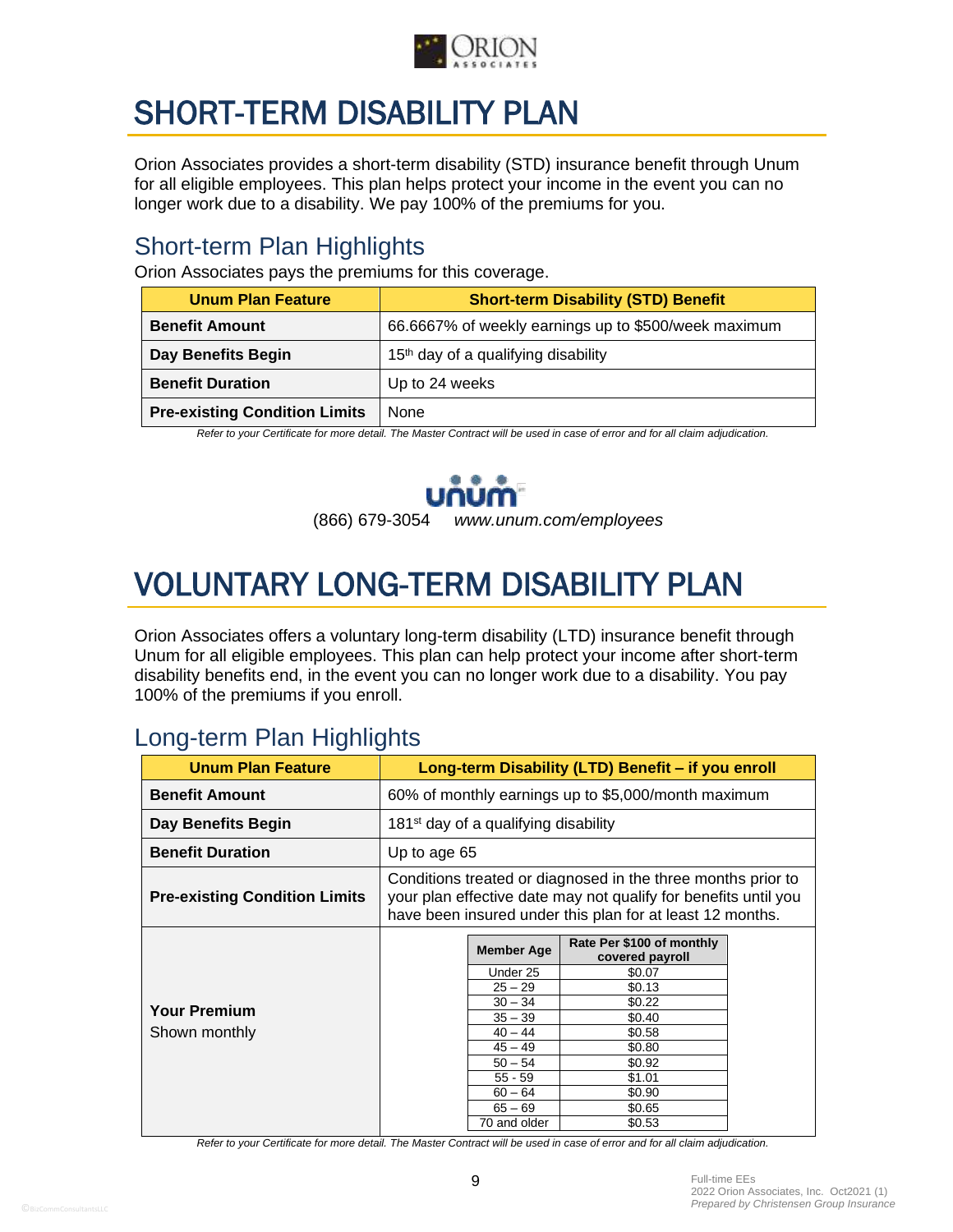

# EMPLOYEE ASSISTANCE PROGRAM (EAP)

### **Work-Life Assistance**

**(800) 854-1446** 

#### **www.unum.com/employees/services/life-balance**

The employee assistance program from Unum and HealthAdvocate provides free and confidential guidance from professional, master's-level consultants. Find help with personal or work-related concerns, such as:

- 
- Managing relationships Addressing financial issues
- Dealing with workplace stress Stress management
- Finding child or elder care Depression
- 

# SUPPLEMENTAL PLANS

Orion Associates offers full and part-time employees supplemental insurance plans through Colonial Life. If you enroll in a supplemental plan, you pay 100% of the premium through payroll deduction. Choose from five plans: Short-term Disability, Accident, Medical Bridge, Critical Care, and Whole Life.

#### **Short-term Disability Plan** – **A Buy-up Option to your Unum STD Plan**

Short Term Disability replaces a portion of your income to help make ends meet if you are totally disabled due to a covered accident or covered sickness that happens outside of work. Have you thought about what you would do if you were unable to work? How would you cover the cost of your daily living expenses? Colonial Life's Short Term Disability Insurance provides a monthly benefit to replace lost income in the event of a covered accident or illness. This coverage helps you to maintain your lifestyle.

- Monthly Benefit Period options
- Choice of Elimination / Waiting Period
- Coverage includes maternity (9-month birth exclusion applies) and partial disability benefits.
- *Full – time employees (30+ Hours) protect up to 40% of your monthly income: \$400 - \$6,500 in \$100 increments*
- *Part – time employees (20-29 Hours) protect up to 60% of your monthly income: \$400 - \$6,500 in \$100 increments*
- Guarantee issue (no underwriting questions) for new hires only
- Benefits are paid directly to you, regardless of any other insurance you may have with other companies.
- PORTABLE: If you change jobs you can take your coverage with you at the same affordable rates.
- WAIVER OF PREMIUM is included if you are still disabled after 90 days.
- OWN OCCUPATION definition of disability and worldwide coverage
- LEVEL PREMIUMS: Rates do not increase as you get older.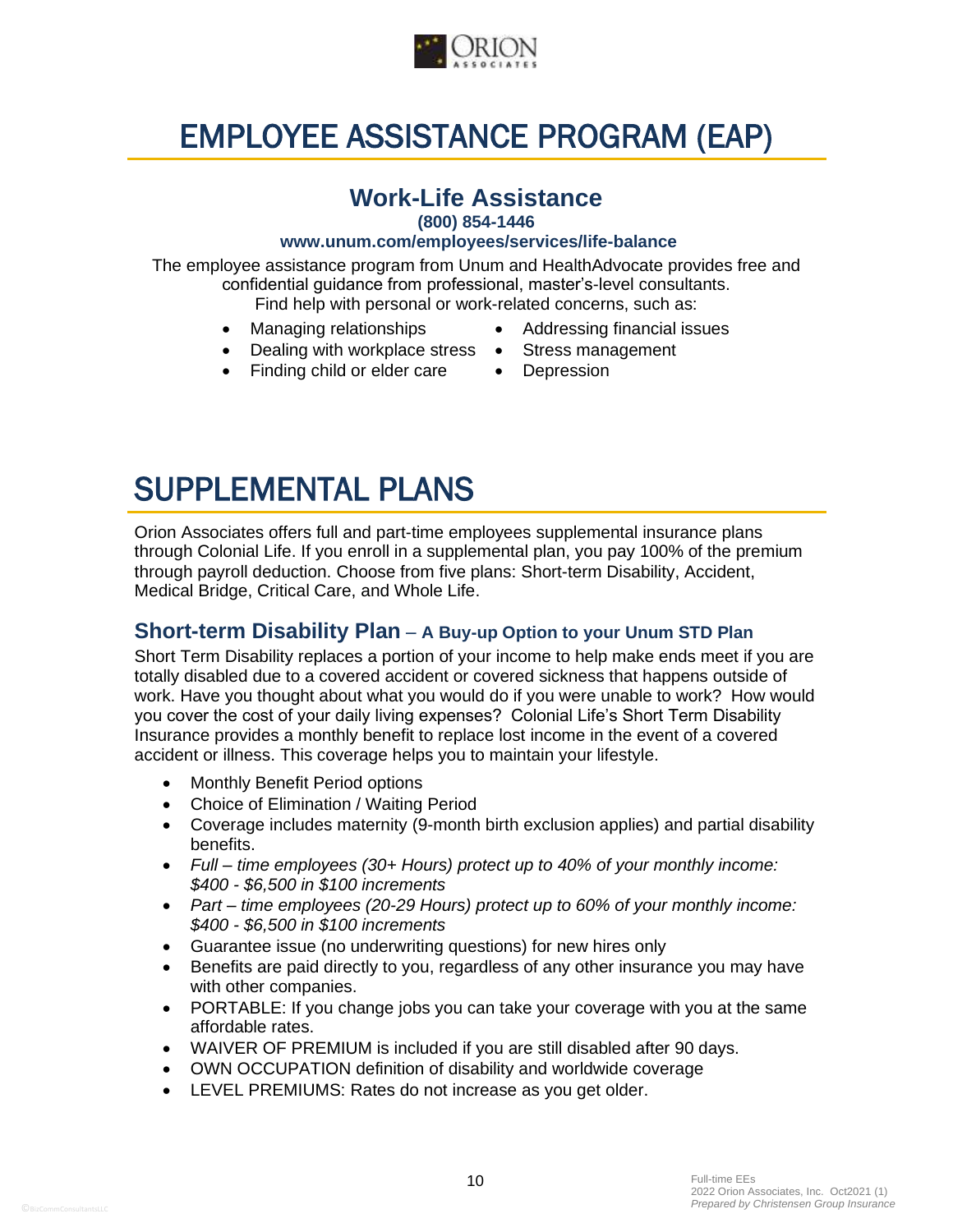

#### **Per Pay Period Rates**

| 0 Davs Accident / 7 Davs Sickness Elimination Period<br>3 Months  |       |       |        |        |        |        |        |        |        |        |
|-------------------------------------------------------------------|-------|-------|--------|--------|--------|--------|--------|--------|--------|--------|
| <b>Monthly</b><br><b>Benefit</b>                                  | \$400 | \$700 | \$1000 | \$1200 | \$1500 | \$1800 | \$2000 | \$2200 | \$2500 | \$3000 |
| Age 17-49                                                         | 3.28  | 5.74  | 8.20   | 9.84   | 12.30  | 14.76  | 16.40  | 18.04  | 20.50  | 24.60  |
| Age 50-69                                                         | 3.98  | 6.97  | 9.95   | 11.94  | 14.93  | 17.91  | 19.90  | 21.89  | 24.88  | 29.85  |
| 0 Davs Accident / 14 Davs Sickness Elimination Period<br>6 Months |       |       |        |        |        |        |        |        |        |        |
| <b>Monthly</b><br><b>Benefit</b>                                  | \$400 | \$700 | \$1000 | \$1200 | \$1500 | \$1800 | \$2000 | \$2200 | \$2500 | \$3000 |
| Age 17-49                                                         | 3.14  | 5.50  | 7.85   | 9.42   | 11.78  | 14.13  | 15.70  | 17.27  | 19.63  | 23.55  |

**Age 50-69** 4.12 7.21 10.30 12.36 15.45 18.54 20.60 22.66 25.75 30.90 **AAA Risk**

**Rate Example:** 30-year old with a 3-month benefit period, 0/7 elimination period and a \$1,500 monthly benefit would cost \$12.30 per pay period.

**Example - Pregnancy Benefit Payout** (vaginal delivery using the above criteria)**:**   $$1,500$  monthly benefit = \$50 per day payment multiplied by 5 weeks = \$1,750 total maternity payment.

#### **Accident Plan**

Common injuries like major cuts, fractures or dislocations can result in hundreds of dollars in out-of-pocket medical expenses and time missed from work. Colonial's Accident Care Insurance helps cover unexpected expenses such as co-pays, deductibles, co-insurance and includes benefits for initial care (ambulance, ER, doctor's office visit, etc.), hospitalization, follow-up care plus accidental death & dismemberment benefits. The plan includes:

- On & Off Job Accident Coverage with ability to cover your spouse and dependent children
- Health Screening annual \$100 benefit
- Guarantee issue
- Worldwide coverage
- You have the ability to cover your spouse and dependent children

#### **Per Pay Period Rates – Plan 2**

| Name Insured:              | \$ 7.84 |
|----------------------------|---------|
| Employee & Spouse: \$12.48 |         |
| One-parent Family: \$12.86 |         |
| Two-parent Family:         | \$17.51 |

#### **Example #1:**

4 year old fell on the ice and cut his chin, took an ambulance to the hospital where he received stitches. Subsequent to the ER visit, have a doctor's follow-up visit.

Benefit Payments Received:

- Ambulance \$200
- Emergency Room \$ 125
- Follow-Up Treatment \$150 (\$50 per visit x 3 visits)
- Stitches \$ 25 Total Benefit Payment \$ 500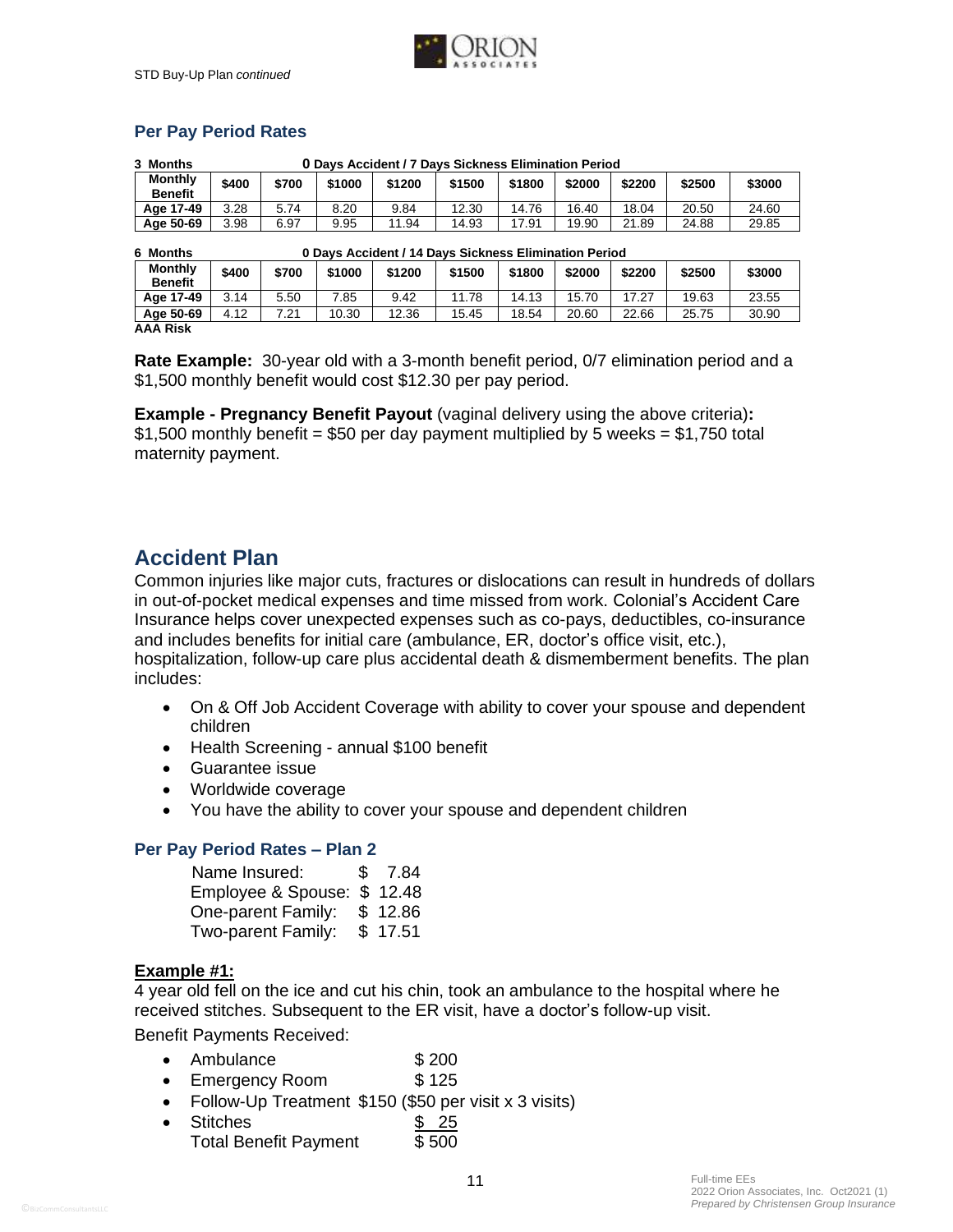

#### **Example #2:**

Bob broke his ankle sliding into second base playing softball. He took an ambulance to the emergency room for treatment and was admitted to the hospital as his injury required surgery. After the surgery, Bob needed to use crutches for three weeks, go to physical therapy for six days and had two doctor's office follow-up visits to check on his progress.

Benefit Payments Received:

- Ambulance: \$ 200
- Emergency Room  $$ 125$
- Hospital Admission \$1,000
- Surgical ankle fracture \$ 900
- Appliances (Crutches) \$ 100
- Physical Therapy  $$ 150 ($25 \times 6)$
- Follow-Up Doctor's Visit  $$ 100 ($50 x 2)$ Total Benefit Payment \$2,575

#### **Medical Bridge 3000/Hospital Confinement Plan**

Medical Bridge 3000 provides benefits to help pay for deductible and coinsurance costs, as well as everyday living expenses. Benefits are paid directly to the insured and are compatible with High Deductible Health Plans and Health Savings Accounts (HSAs).

- Guaranteed issue for new hires only
- Provides peace of mind should the unexpected occur
- Provides a lump-sum \$1,500 or \$2,500 benefit for hospital confinement.
- Annual \$50 wellness benefit
- Plan is portable, you can take it with you at the same rates should you change jobs or retire
- Rehabilitation Unit Benefit of \$100 per day for up to 15 days
- You have the ability to cover your spouse and dependent children.

Common Reasons for Hospital Confinement:

- Pregnancies (9-month birth exclusion applies)
- Accidents
- Pneumonia
- Heart related Issues
- Respiratory Issues
- Stroke

#### **Per Pay Period Rates**

| PLAN <sub>1</sub><br>\$1,500 Hospital Confinement Benefit<br>with \$50 Annual Wellness Benefit<br>and Rehabilitation Unit Benefit | <b>Employee</b><br>Only | Employee &<br><b>Spouse</b> | Employee &<br><b>Dependent</b><br><b>Children</b> | <b>Employee, Spouse</b><br>& Dependent<br><b>Children</b> |
|-----------------------------------------------------------------------------------------------------------------------------------|-------------------------|-----------------------------|---------------------------------------------------|-----------------------------------------------------------|
| Employee Age 17-49                                                                                                                | 8.23                    | 15.13                       | 11.83                                             | 18.81                                                     |
| Employee Age 50-59                                                                                                                | 11.37                   | 21.37                       | 15.18                                             | 25.12                                                     |
| Employee Age 60-64                                                                                                                | 14.84                   | 28.46                       | 18.45                                             | 31.41                                                     |
| Employee Age 65-74                                                                                                                | 18.31                   | 35.92                       | 22.66                                             | 38.86                                                     |
| PLAN <sub>2</sub><br>\$2,500 Hospital Confinement Benefit<br>with \$50 Annual Wellness Benefit<br>and Rehabilitation Unit Benefit | <b>Employee</b><br>Only | Employee &<br><b>Spouse</b> | Employee &<br><b>Dependent</b><br><b>Children</b> | <b>Employee, Spouse</b><br>& Dependent<br>Children        |
| Employee Age 17-49                                                                                                                | 13.12                   | 24.09                       | 18.70                                             | 29.81                                                     |
| Employee Age 50-59                                                                                                                | 18.14                   | 34.05                       | 24.09                                             | 39.89                                                     |
| Employee Age 60-64                                                                                                                | 23.65                   | 45.32                       | 29.25                                             | 50.2                                                      |
| Employee Age 65-74                                                                                                                | 29.36                   | 57.56                       | 35.90                                             | 62.44                                                     |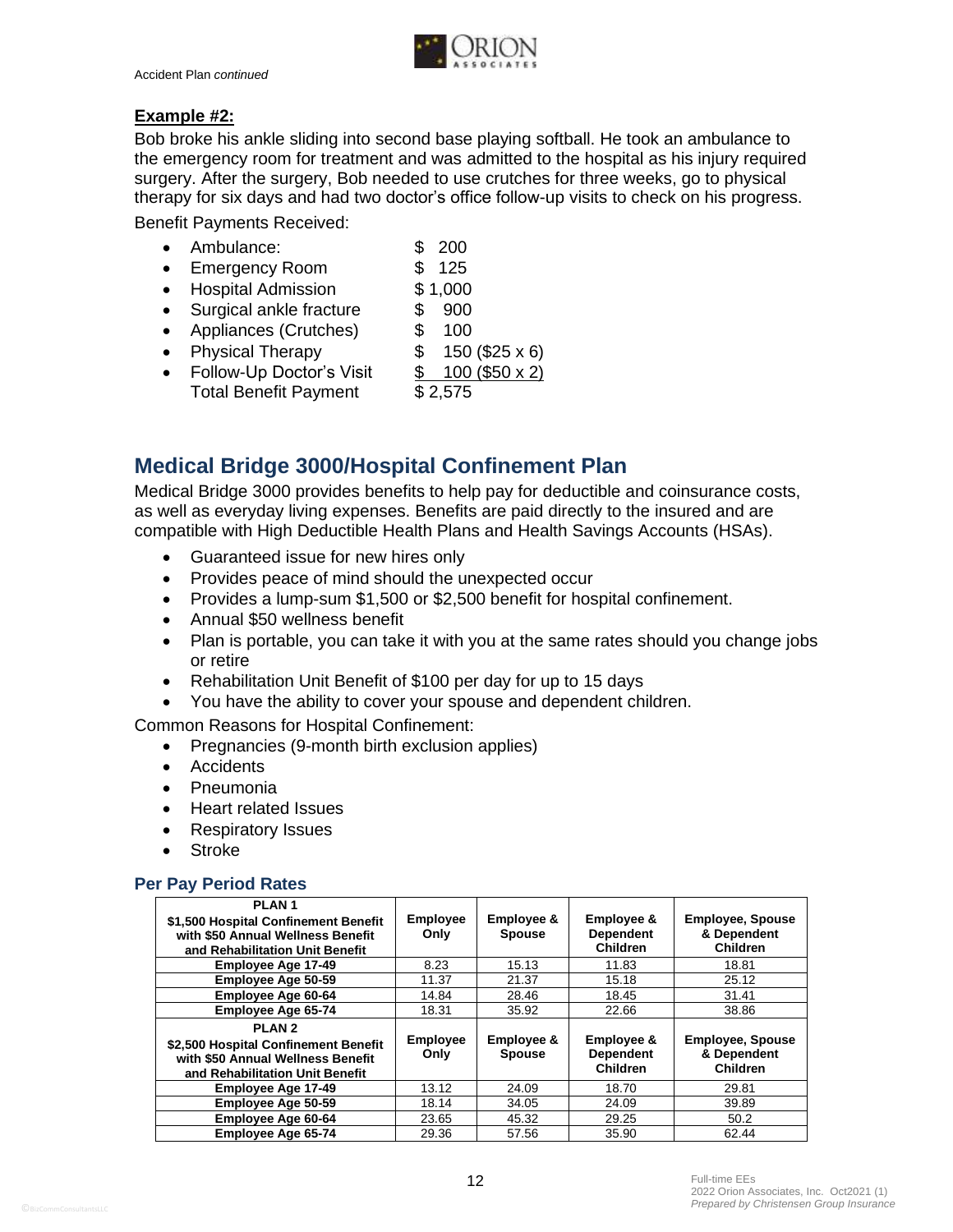

#### **Example #1:**

Laura enrolled in the Medical Bridge \$2,500 benefit plan and was admitted to the hospital for delivery.

• Laura received a lump sum benefit payment of \$2,500.

#### **Example #2:**

Steve enrolled in the Medical Bridge \$1,500 benefit plan and was experiencing chest pains and spent 24 hours in hospital observation.

• Steve received a lump sum benefit payment of \$1,500.

#### **Critical Care Plan**

Critical Care insurance provides a lump sum benefit to help with the out-of-pocket medical and non-medical expenses of a critical illness, including cancer. Benefits are paid directly to you in addition to other insurance you may have.

Benefits include:

- Full critical illness coverage for these illnesses:
	-
	-
	- Heart Attack Coronary Artery Bypass
	- Stroke Permanent Paralysis
	- Major Organ Failure Coma
	- End-stage Renal Failure Blindness
- Subsequent diagnosis of the same critical illness
- Diagnosis of cancer
- Cancer treatment and care
- Cancer vaccine benefit
- Health Screening Benefit up to \$100 payable each year

#### **Monthly Rates:**

|                          | <b>Issue Age</b> | <b>Named</b><br><b>Insured</b> | <b>Employee</b><br>+ Spouse | One-Parent<br>Family | <b>Two-Parent</b><br>Family |  |  |
|--------------------------|------------------|--------------------------------|-----------------------------|----------------------|-----------------------------|--|--|
| <b>NON-TOBACCO Rates</b> |                  |                                |                             |                      |                             |  |  |
| \$5,000                  | 16-29            | \$6.67                         | \$10.27                     | \$6.87               | \$10.47                     |  |  |
|                          | 30-39            | \$8.12                         | \$12.42                     | \$8.32               | \$12.62                     |  |  |
|                          | 40-49            | \$11.37                        | \$17.32                     | \$11.57              | \$17.52                     |  |  |
|                          | 50-59            | \$16.67                        | \$25.57                     | \$16.92              | \$25.82                     |  |  |
|                          | 60-74            | \$23.92                        | \$36.62                     | \$24.17              | \$36.87                     |  |  |
| \$10,000                 | 16-29            | \$8.12                         | \$12.42                     | \$8.52               | \$12.82                     |  |  |
|                          | 30-39            | \$11.02                        | \$16.72                     | \$11.42              | \$17.12                     |  |  |
|                          | 40-49            | \$17.52                        | \$26.52                     | \$17.92              | \$26.92                     |  |  |
|                          | 50-59            | \$28.12                        | \$43.02                     | \$28.62              | \$43.52                     |  |  |
|                          | 60-74            | \$42.62                        | \$65.12                     | \$43.12              | \$65.62                     |  |  |
| \$15,000                 | 16-29            | \$9.57                         | \$14.57                     | \$10.17              | \$15.17                     |  |  |
|                          | 30-39            | \$13.92                        | \$21.02                     | \$14.52              | \$21.62                     |  |  |
|                          | 40-49            | \$23.67                        | \$35.72                     | \$24.27              | \$36.32                     |  |  |
|                          | 50-59            | \$39.57                        | \$60.47                     | \$40.32              | \$61.22                     |  |  |
|                          | 60-74            | \$61.32                        | \$93.62                     | \$62.07              | \$94.37                     |  |  |
| \$30,000                 | 16-29            | \$13.92                        | \$21.02                     | \$15.12              | \$22.22                     |  |  |
|                          | 30-39            | \$22.62                        | \$33.92                     | \$23.82              | \$35.12                     |  |  |
|                          | 40-49            | \$42.12                        | \$63.32                     | \$43.32              | \$64.52                     |  |  |
|                          | 50-59            | \$73.92                        | \$112.82                    | \$75.42              | \$114.32                    |  |  |
|                          | 60-74            | \$117.42                       | \$179.12                    | \$118.92             | \$180.62                    |  |  |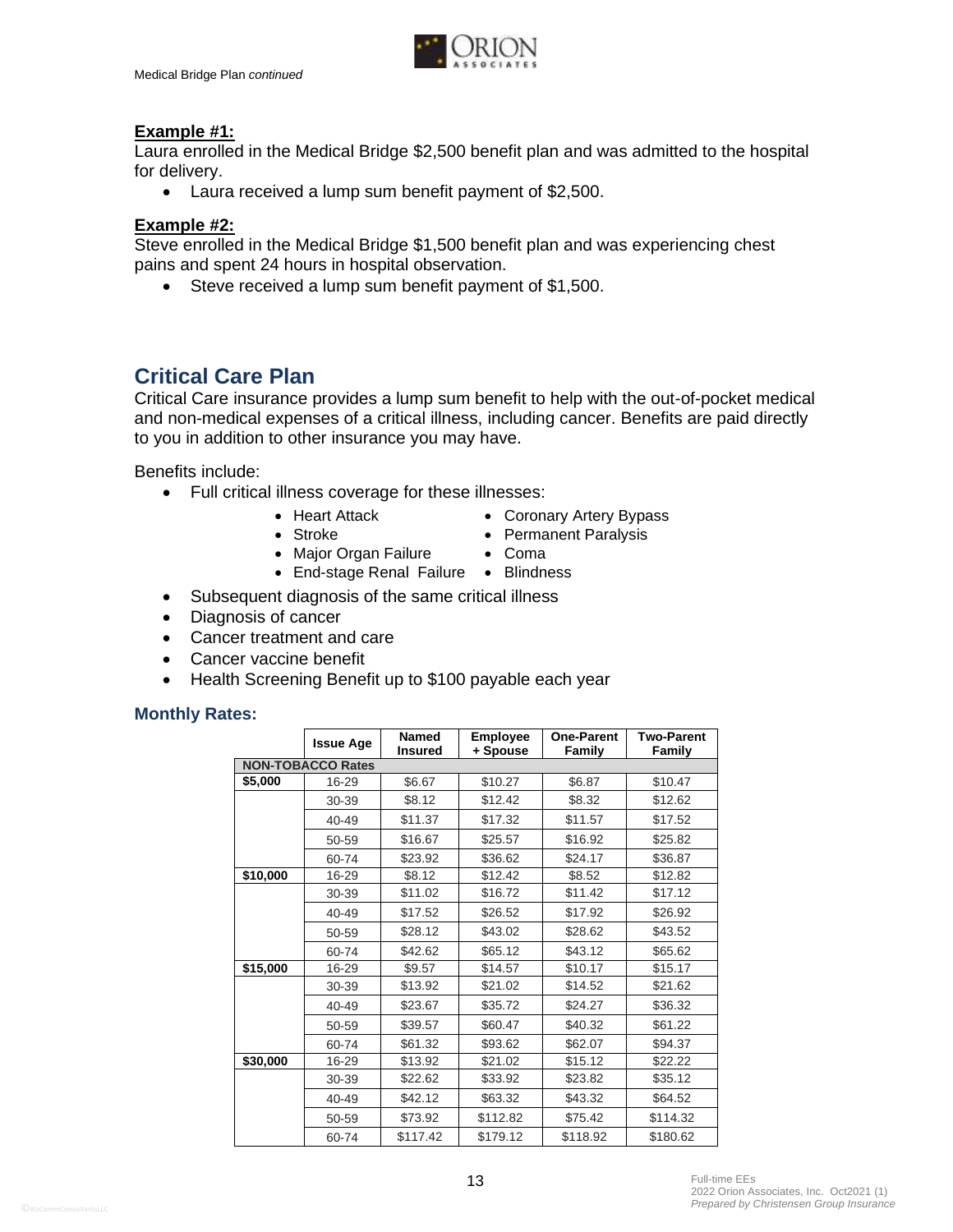

| <b>TOBACCO Rates</b> |           |          |          |          |          |  |  |
|----------------------|-----------|----------|----------|----------|----------|--|--|
| \$5,000              | 16-29     | \$7.52   | \$11.57  | \$7.72   | \$11.77  |  |  |
|                      | 30-39     | \$9.72   | \$14.82  | \$9.92   | \$15.02  |  |  |
|                      | 40-49     | \$15.07  | \$22.87  | \$15.27  | \$23.12  |  |  |
|                      | 50-59     | \$23.72  | \$36.47  | \$23.97  | \$36.72  |  |  |
|                      | 60-74     | \$36.07  | \$55.37  | \$36.32  | \$55.62  |  |  |
| \$10,000             | 16-29     | \$9.82   | \$15.02  | \$10.22  | \$15.42  |  |  |
|                      | 30-39     | \$14.22  | \$21.52  | \$14.62  | \$21.92  |  |  |
|                      | 40-49     | \$24.92  | \$37.62  | \$25.32  | \$38.12  |  |  |
|                      | 50-59     | \$42.22  | \$64.82  | \$42.72  | \$65.32  |  |  |
|                      | 60-74     | \$66.92  | \$102.62 | \$67.42  | \$103.12 |  |  |
| \$15,000             | 16-29     | \$12.12  | \$18.47  | \$12.72  | \$19.07  |  |  |
|                      | 30-39     | \$18.72  | \$28.22  | \$19.32  | \$28.82  |  |  |
|                      | $40 - 49$ | \$34.77  | \$52.37  | \$35.37  | \$53.12  |  |  |
|                      | 50-59     | \$60.72  | \$93.17  | \$61.47  | \$93.92  |  |  |
|                      | 60-74     | \$97.77  | \$149.87 | \$98.52  | \$150.62 |  |  |
| \$30,000             | 16-29     | \$19.02  | \$28.82  | \$20.22  | \$30.02  |  |  |
|                      | 30-39     | \$32.22  | \$48.32  | \$33.42  | \$49.52  |  |  |
|                      | 40-49     | \$64.32  | \$96.62  | \$65.52  | \$98.12  |  |  |
|                      | 50-59     | \$116.22 | \$178.22 | \$117.72 | \$179.72 |  |  |
|                      | 60-74     | \$190.32 | \$291.62 | \$191.82 | \$293.12 |  |  |

#### **Whole Life Plan**

The Whole Life insurance plan is individually owned, with guaranteed level premiums, guaranteed cash values and a guaranteed death benefit. Coverage is permanent and is guaranteed for the life of the policy (to age 100), provided premiums are paid when due. Coverage for spouses and children may also be added as riders or as individual plans.

Coverage for the Paid-Up at Age 100 Plan can include:

- Death benefit from \$10,000 to \$500,000
- Terminal illness benefit
- Various riders including accidental death, waiver of premium and others
- Riders may have age limits

#### **Annual Rates Per \$1,000 of Coverage – Paid-Up at Age 100 Plan**

|                                       | <b>Issue Age 18-50</b> |                |                                               |                |                                         |                |                   |                |
|---------------------------------------|------------------------|----------------|-----------------------------------------------|----------------|-----------------------------------------|----------------|-------------------|----------------|
| $$10,000 - $49,999$<br>of Face Amount |                        |                | \$50,000 - \$150,000 of<br><b>Face Amount</b> |                | \$150,001 - \$500,000<br>of Face Amount |                | Age 65 Cash Value |                |
| <b>Issue</b><br>Age                   | Non-Tobacco            | <b>Tobacco</b> | Non-Tobacco                                   | <b>Tobacco</b> | Non-Tobacco                             | <b>Tobacco</b> | Non-Tobacco       | <b>Tobacco</b> |
| 18                                    | 7.85                   | 11.75          | 7.03                                          | 11.63          | 6.24                                    | 10.69          | 367               | 454            |
| 19                                    | 7.96                   | 12.21          | 7.13                                          | 11.71          | 6.33                                    | 10.71          | 365               | 452            |
| 20                                    | 8.08                   | 12.69          | 7.24                                          | 11.79          | 6.43                                    | 10.73          | 363               | 449            |
| 21                                    | 8.21                   | 13.19          | 7.36                                          | 11.81          | 6.55                                    | 10.75          | 361               | 447            |
| 22                                    | 8.35                   | 13.70          | 7.48                                          | 11.83          | 6.68                                    | 10.78          | 359               | 444            |
| 23                                    | 8.50                   | 14.23          | 7.61                                          | 11.86          | 6.82                                    | 10.81          | 357               | 441            |
| 24                                    | 8.66                   | 14.78          | 7.75                                          | 11.90          | 6.98                                    | 10.85          | 354               | 438            |
| 25                                    | 8.84                   | 15.30          | 7.92                                          | 11.96          | 7.16                                    | 10.91          | 352               | 435            |
| 26                                    | 9.07                   | 15.65          | 8.14                                          | 12.08          | 7.36                                    | 11.03          | 349               | 432            |
| 27                                    | 9.38                   | 16.00          | 8.41                                          | 12.28          | 7.59                                    | 11.23          | 346               | 428            |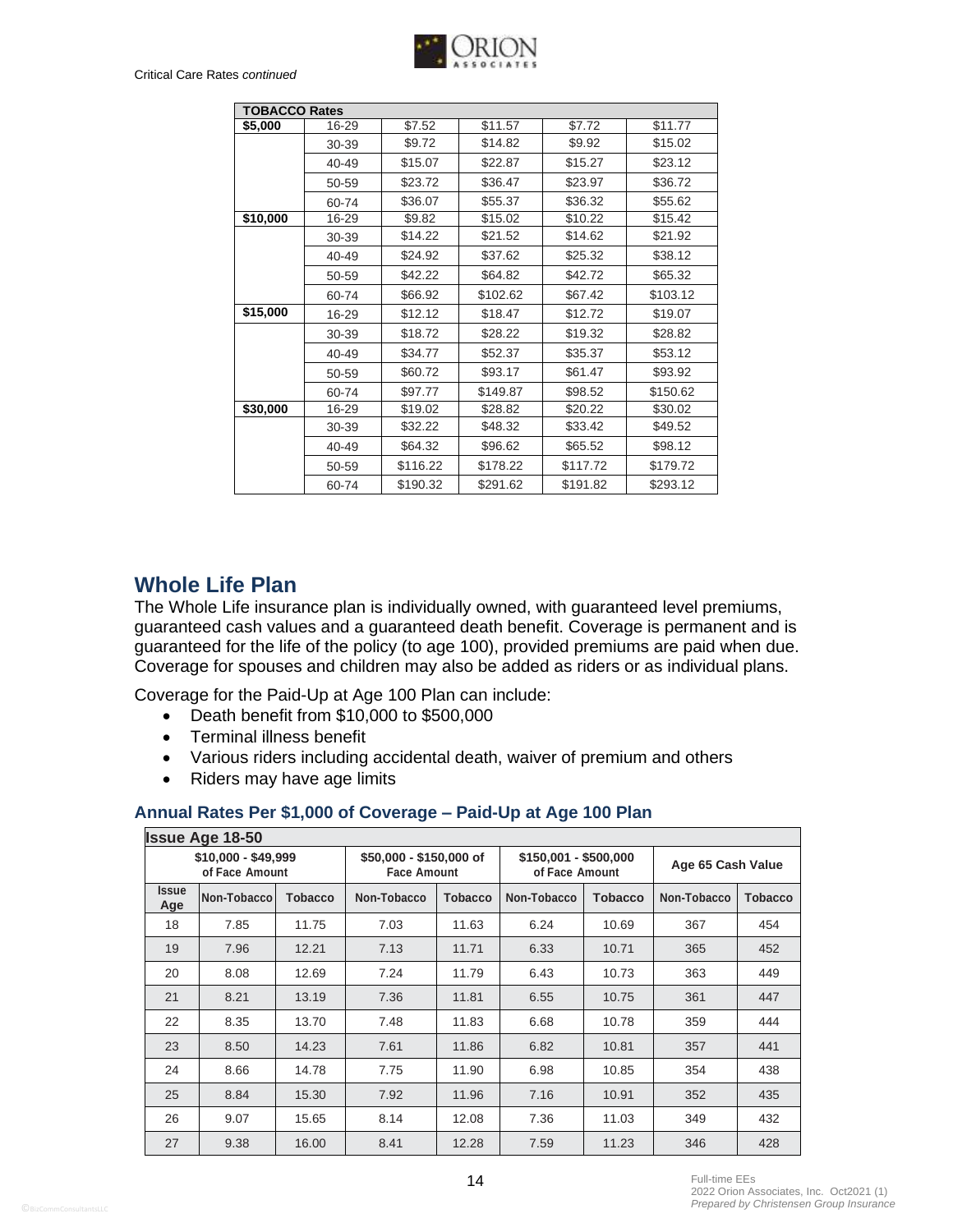

| 28 | 9.75  | 16.35 | 8.72  | 12.54 | 7.85  | 11.49 | 343 | 424 |
|----|-------|-------|-------|-------|-------|-------|-----|-----|
| 29 | 10.15 | 16.72 | 9.06  | 12.87 | 8.13  | 11.80 | 340 | 420 |
| 30 | 10.56 | 17.15 | 9.41  | 13.25 | 8.43  | 12.15 | 336 | 416 |
| 31 | 10.97 | 17.68 | 9.78  | 13.68 | 8.74  | 12.52 | 332 | 412 |
| 32 | 11.38 | 18.28 | 10.17 | 14.16 | 9.07  | 12.91 | 329 | 407 |
| 33 | 11.80 | 18.91 | 10.59 | 14.69 | 9.42  | 13.33 | 325 | 402 |
| 34 | 12.23 | 19.54 | 11.04 | 15.27 | 9.78  | 13.78 | 320 | 397 |
| 35 | 12.69 | 20.16 | 11.51 | 15.90 | 10.17 | 14.27 | 316 | 391 |
| 36 | 13.19 | 20.76 | 12.02 | 16.57 | 10.59 | 14.80 | 311 | 385 |
| 37 | 13.74 | 21.36 | 12.58 | 17.27 | 11.04 | 15.37 | 306 | 379 |
| 38 | 14.35 | 21.96 | 13.19 | 17.99 | 11.52 | 15.99 | 301 | 373 |
| 39 | 15.02 | 22.56 | 13.83 | 18.74 | 12.04 | 16.66 | 296 | 366 |
| 40 | 15.72 | 23.21 | 14.49 | 19.53 | 12.60 | 17.38 | 291 | 359 |
| 41 | 16.44 | 23.97 | 15.17 | 20.39 | 13.21 | 18.16 | 285 | 352 |
| 42 | 17.18 | 24.90 | 15.88 | 21.35 | 13.87 | 19.00 | 279 | 344 |
| 43 | 17.95 | 26.04 | 16.62 | 22.42 | 14.57 | 19.91 | 272 | 336 |
| 44 | 18.76 | 27.39 | 17.40 | 23.59 | 15.31 | 20.88 | 265 | 327 |
| 45 | 19.61 | 28.94 | 18.21 | 24.83 | 16.07 | 21.91 | 258 | 318 |
| 46 | 20.53 | 30.64 | 19.06 | 26.14 | 16.85 | 22.99 | 250 | 308 |
| 47 | 21.54 | 32.44 | 19.95 | 27.52 | 17.64 | 24.11 | 242 | 298 |
| 48 | 22.66 | 34.32 | 20.88 | 28.96 | 18.45 | 25.26 | 233 | 286 |
| 49 | 23.89 | 36.29 | 21.85 | 30.45 | 19.29 | 26.45 | 224 | 275 |
| 50 | 25.21 | 38.41 | 22.86 | 31.97 | 20.18 | 27.67 | 214 | 262 |
|    |       |       |       |       |       |       |     |     |

|                     | <b>Issue Age 51-60</b><br>$$10,000 - $29,999$ |                | \$30,000 - \$150,000 |                | $$150,001 - $500,000$ |                |                    |                |
|---------------------|-----------------------------------------------|----------------|----------------------|----------------|-----------------------|----------------|--------------------|----------------|
|                     | of Face Amount                                |                | of Face Amount       |                | of Face Amount        |                | Age 65 Cash Value* |                |
| <b>Issue</b><br>Age | Non-Tobacco                                   | <b>Tobacco</b> | Non-Tobacco          | <b>Tobacco</b> | Non-Tobacco           | <b>Tobacco</b> | Non-Tobacco        | <b>Tobacco</b> |
| 51                  | 26.61                                         | 40.75          | 23.92                | 33.52          | 21.13                 | 28.92          | 203                | 249            |
| 52                  | 28.09                                         | 43.37          | 25.03                | 35.11          | 22.14                 | 30.21          | 192                | 234            |
| 53                  | 29.65                                         | 46.27          | 26.19                | 36.75          | 23.22                 | 31.54          | 180                | 219            |
| 54                  | 31.30                                         | 49.45          | 27.41                | 38.44          | 24.38                 | 32.92          | 167                | 203            |
| 55                  | 33.06                                         | 52.83          | 28.70                | 40.20          | 25.62                 | 34.36          | 154                | 185            |
| 56                  | 34.96                                         | 56.33          | 30.08                | 42.05          | 26.95                 | 35.88          | 161                | 191            |
| 57                  | 37.02                                         | 59.89          | 31.56                | 44.00          | 28.37                 | 37.51          | 169                | 196            |
| 58                  | 39.25                                         | 63.51          | 33.15                | 46.08          | 29.87                 | 39.25          | 177                | 202            |
| 59                  | 41.66                                         | 67.22          | 34.87                | 48.31          | 31.45                 | 41.10          | 186                | 207            |
| 60                  | 44.27                                         | 71.14          | 36.76                | 50.72          | 33.11                 | 43.03          | 195                | 212            |

\* 10th year cash value, if later than age 65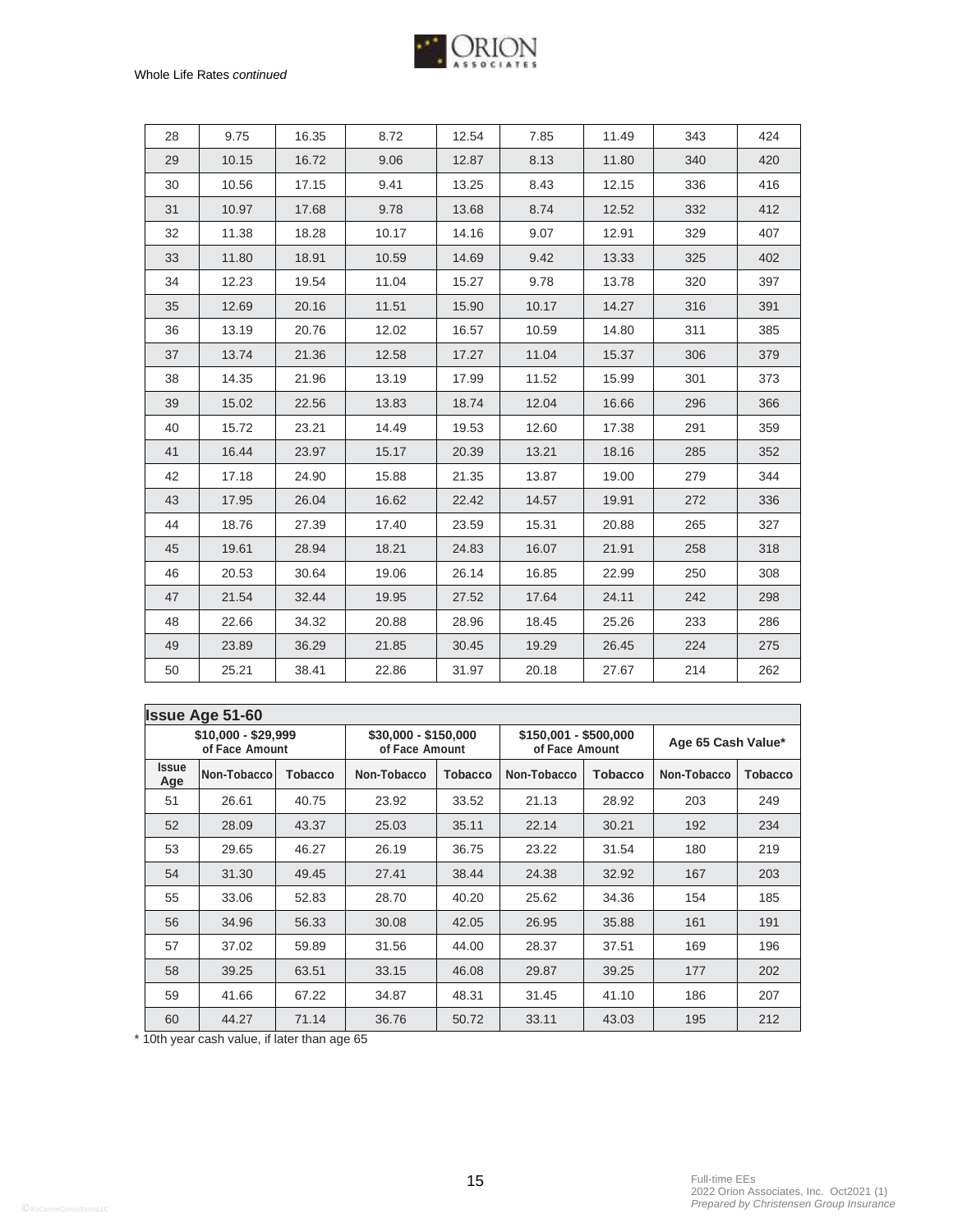

| <b>Issue Age 61-79</b>              |             |                |                                        |                |                                                |                |                      |                |
|-------------------------------------|-------------|----------------|----------------------------------------|----------------|------------------------------------------------|----------------|----------------------|----------------|
| \$10,000 - 14,999<br>of Face Amount |             |                | \$15,000 - \$150,000<br>of Face Amount |                | \$150,001 - \$500,000 of<br><b>Face Amount</b> |                | 10th Year Cash Value |                |
| <b>Issue</b><br>Age                 | Non-Tobacco | <b>Tobacco</b> | Non-Tobacco                            | <b>Tobacco</b> | Non-Tobacco                                    | <b>Tobacco</b> | Non-Tobacco          | <b>Tobacco</b> |
| 61                                  | 47.12       | 75.44          | 38.84                                  | 53.36          | 34.85                                          | 45.02          | 204                  | 217            |
| 62                                  | 50.24       | 80.28          | 41.12                                  | 56.27          | 36.68                                          | 47.06          | 213                  | 222            |
| 63                                  | 53.66       | 85.61          | 43.60                                  | 59.47          | 38.61                                          | 49.16          | 223                  | 227            |
| 64                                  | 57.37       | 91.35          | 46.27                                  | 62.93          | 40.67                                          | 51.33          | 233                  | 234            |
| 65                                  | 61.34       | 97.28          | 49.10                                  | 66.58          | 42.88                                          | 53.60          | 243                  | 241            |
| 66                                  | 65.54       | 103.21         | 52.07                                  | 70.33          | 45.27                                          | 56.01          | 254                  | 249            |
| 67                                  | 69.97       | 109.09         | 55.19                                  | 74.14          | 47.88                                          | 58.59          | 264                  | 256            |
| 68                                  | 74.64       | 114.97         | 58.47                                  | 78.01          | 50.74                                          | 61.38          | 275                  | 264            |
| 69                                  | 79.58       | 120.90         | 61.92                                  | 81.99          | 53.87                                          | 64.41          | 286                  | 273            |
| 70                                  | 84.85       | 127.04         | 65.58                                  | 86.14          | 57.29                                          | 67.71          | 299                  | 283            |
| 71                                  | 90.80       | 134.15         | 69.60                                  | 90.90          | 61.01                                          | 71.32          | 313                  | 293            |
| 72                                  | 97.75       | 142.50         | 74.29                                  | 96.65          | 65.03                                          | 75.28          | 326                  | 304            |
| 73                                  | 105.85      | 152.00         | 79.80                                  | 103.35         | 69.35                                          | 79.63          | 340                  | 315            |
| 74                                  | 115.21      | 162.50         | 86.14                                  | 110.95         | 73.98                                          | 84.41          | 354                  | 327            |
| 75                                  | 125.91      | 173.89         | 93.33                                  | 119.39         | 78.95                                          | 89.64          | 368                  | 339            |
| 76                                  | 137.96      | 186.08         | 101.37                                 | 128.61         | 84.29                                          | 95.34          | 381                  | 350            |
| 77                                  | 151.37      | 198.99         | 110.26                                 | 138.55         | 90.03                                          | 101.53         | 393                  | 360            |
| 78                                  | 166.15      | 212.55         | 120.00                                 | 149.15         | 96.20                                          | 108.23         | 405                  | 368            |
| 79                                  | 182.31      | 226.72         | 130.59                                 | 160.35         | 102.83                                         | 115.46         | 415                  | 376            |



(800) 325-4368 www.coloniallife.com

This is only a summary of the supplemental insurance plans. All claim adjudication and benefits are determined by the Master Contracts/Summary Plan Descriptions.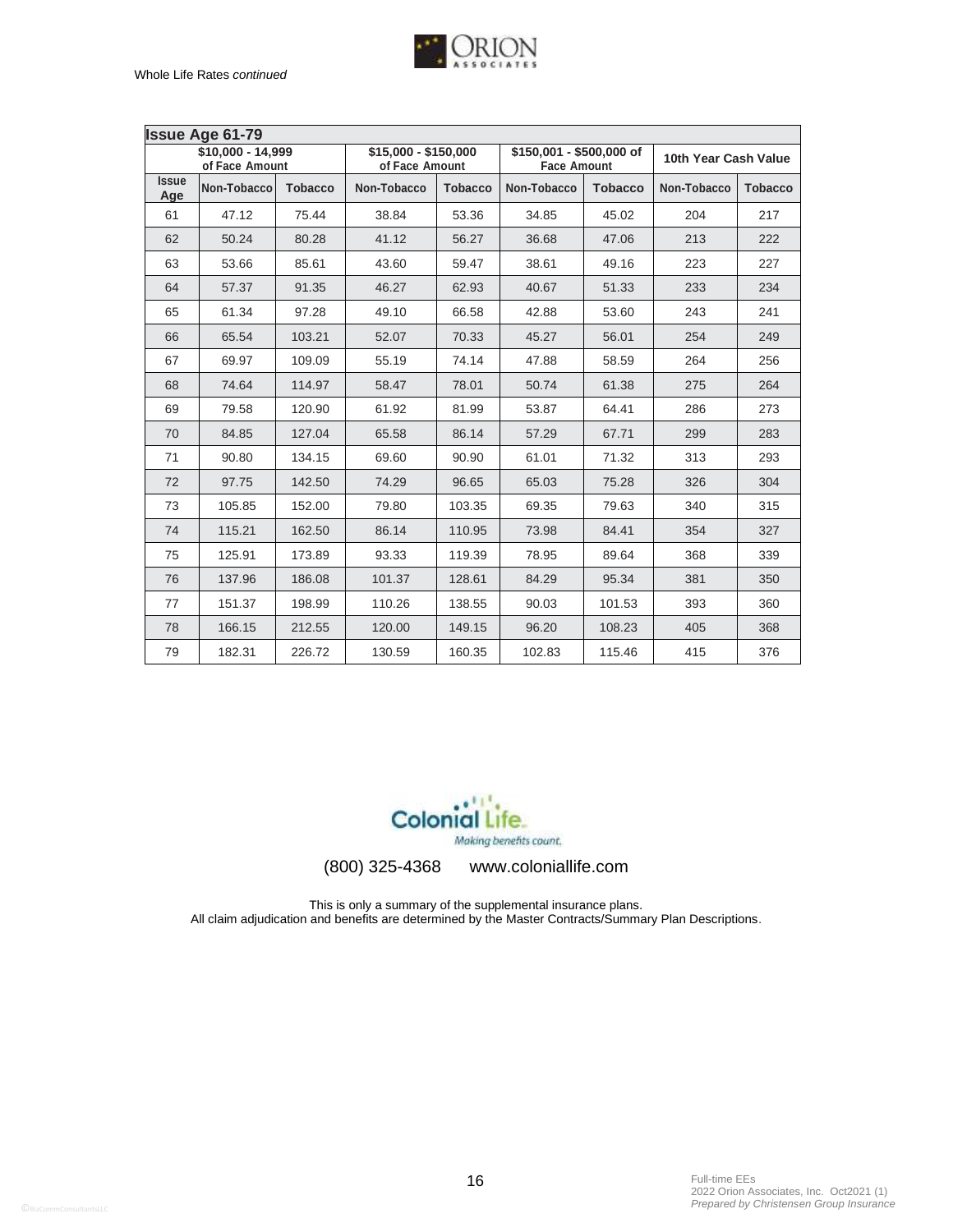

# PET INSURANCE PLAN

Orion Associates offers pet insurance through Nationwide. Choose plans for dogs, cats, birds, and other common pets plus exotics. Premiums may be paid via payroll deduction.

### Dogs and Cats

Use any vet. Choose from these plans offering 90% back on vet bills after a \$250 annual deductible:

**My Pet Protection<sup>sM</sup> Plan** covers expenses for:

- Accidents & Illness Behavioral treatments
- Hereditary & Congenital Rx therapeutic diets/supplements
- Cancer Specialty & ER coverage
- Dental diseases

**My Pet Protection<sup>sM</sup> with Wellness Plan** covers all of the above, plus these expenses:

- Wellness Exams Teeth Cleaning
- Spay or Neuter Shots
- Flea and Tick More

Both My Pet Protection<sup>sM</sup> plans also include boarding or kennel fees if you are hospitalized; advertising, reward and replacement cost if your pet is lost or stolen; and vet expenses associated with the death of a pet. *Conditions apply.*

#### Other Animals

Plans for avian and exotic pets are also available.



(877) 738-7874 *www.PetsNationwide.com*

All plans include **vet***helpline<sup>sM</sup>* offering free 24/7 access to veterinarians by phone, email or online chat. (865) 331-2833 For rates and more information, or to enroll in a plan, contact Nationwide.

- Applications approved between the 1<sup>st</sup> and the 15<sup>th</sup> of a month become effective on the 1<sup>st</sup> of the following month.
- Applications approved from the 16<sup>th</sup> end of a month are effective 30 45 days later on the 1st of the month.